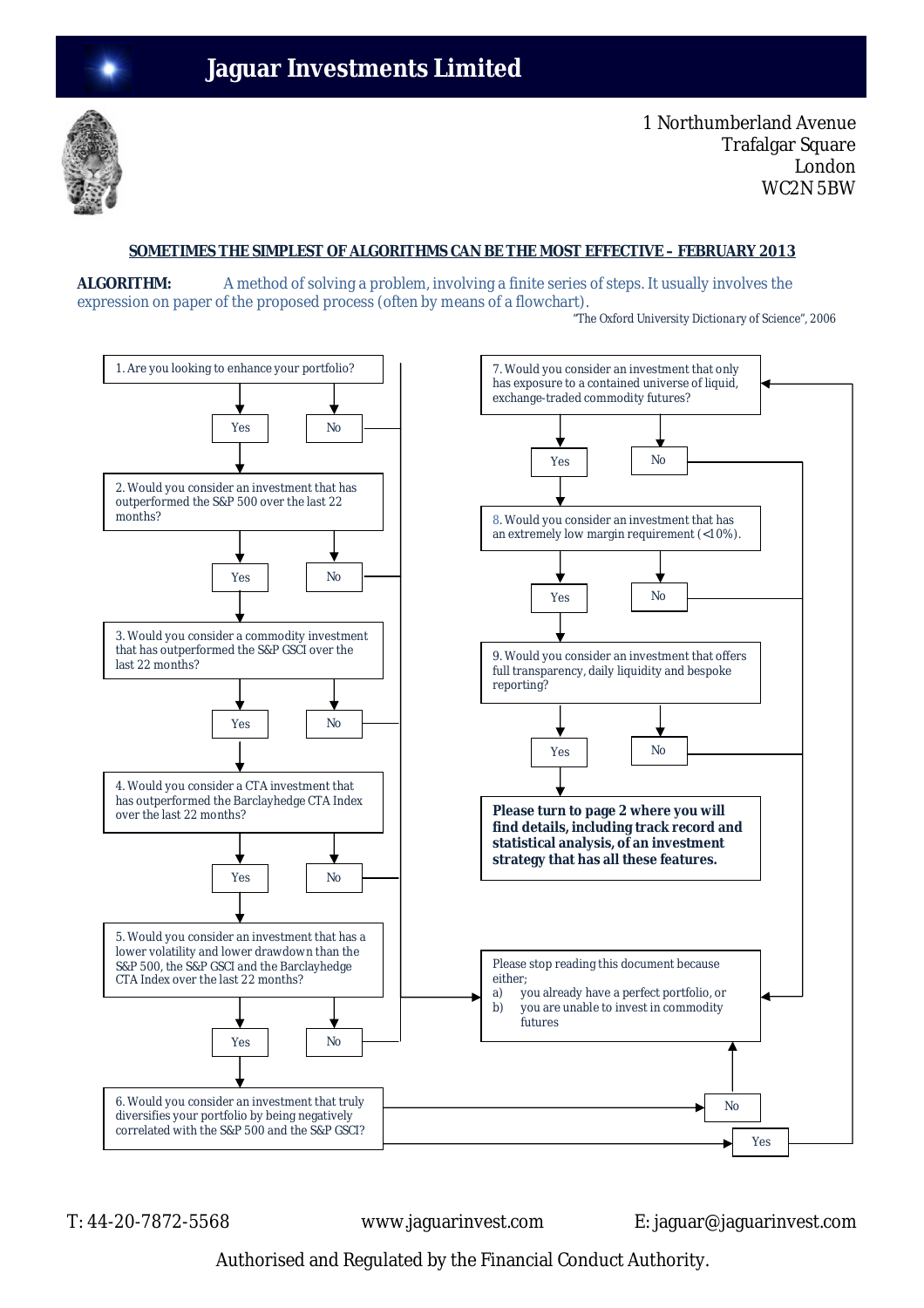# **Jaguar SCP Enhanced strategy performs solidly in uncertain markets; +11.27%, volatility = 8.32%\***

### **Summary**

In this short paper, we highlight the strong performance (relative and absolute) of our investment strategy from its inception (1st March 2011) to 31st December 2012.

Key features of the Systematic Commodity Program (Enhanced) include low margin requirement, low volatility, contained drawdown, and low correlation to both peer group and other asset classes. We also offer full transparency, daily liquidity and bespoke tailoring of reports to investor requirements.

### **Background**

### **"An economist is an expert who will know tomorrow why the things he predicted yesterday didn't happen today"**

 *Laurence J.Peter, Professor of Education, (1919-1988)*

Since early 2011, most asset classes have witnessed tremendously choppy price action. There should be no real surprise at this. The rebound from the financial crisis has led to a nervous, uncertain world and the reality seems to be that struggling global economies are being kept artificially high by governments that don't want (and can't afford) to face the truth – namely that most economies are in recession and that growth is not likely to be sufficient to pay debt. More radical commentators might argue that capitalism itself is broken. Either way it seems as though the powers that be think it much better to try and keep everything ticking over for now – even if that means that future generations will have far greater problems to face.



*Chart.1: S&P GSCI Total Return, Cumulative Return (daily returns)*

From the 1st March 2011 to 31st December 2012 the S&P 500 rallied some 7% but the move was comprised of an initial drop of some 19% before a steady rally of c33%. The S&P GSCI lost some 7% over the same period but was even more volatile. Chart.1, right, shows it fell 17%, rallied 23%, fell 22%, rallied 25% and is currently some 10% off that high.

The Jaguar Systematic Commodity Program (SCP) was borne of over thirty years commodity trading experience and is designed to capture short to medium term commodity price action. It is a purpose-built stand-alone commodity investment program and is not "carved out" of any other investment strategy.

# **Comparative Statistical Analysis**

**"October; this is one of the peculiarly difficult months to invest in stocks. The others are July, January, September, April, November, May, March, June, December, August and February"** *Mark Twain, Author, Pudd'nhead Wilson (1894)*

The following tables illustrate the metrics of our investment strategy versus the S&P 500, the S&P GSCI, and the Barclayhedge CTA Index (formerly the Calyon/Newedge CTA Index).

We have also compared ourselves against six other UK-based, fully systematic CTAs; three are commodity only (#'s 1,2,3,) while three are more diversified (#'s 4,5,6).

T: 44-20-7872-5568 www.jaguarinvest.com E: jaguar@jaguarinvest.com

Authorised and Regulated by the Financial Conduct Authority.